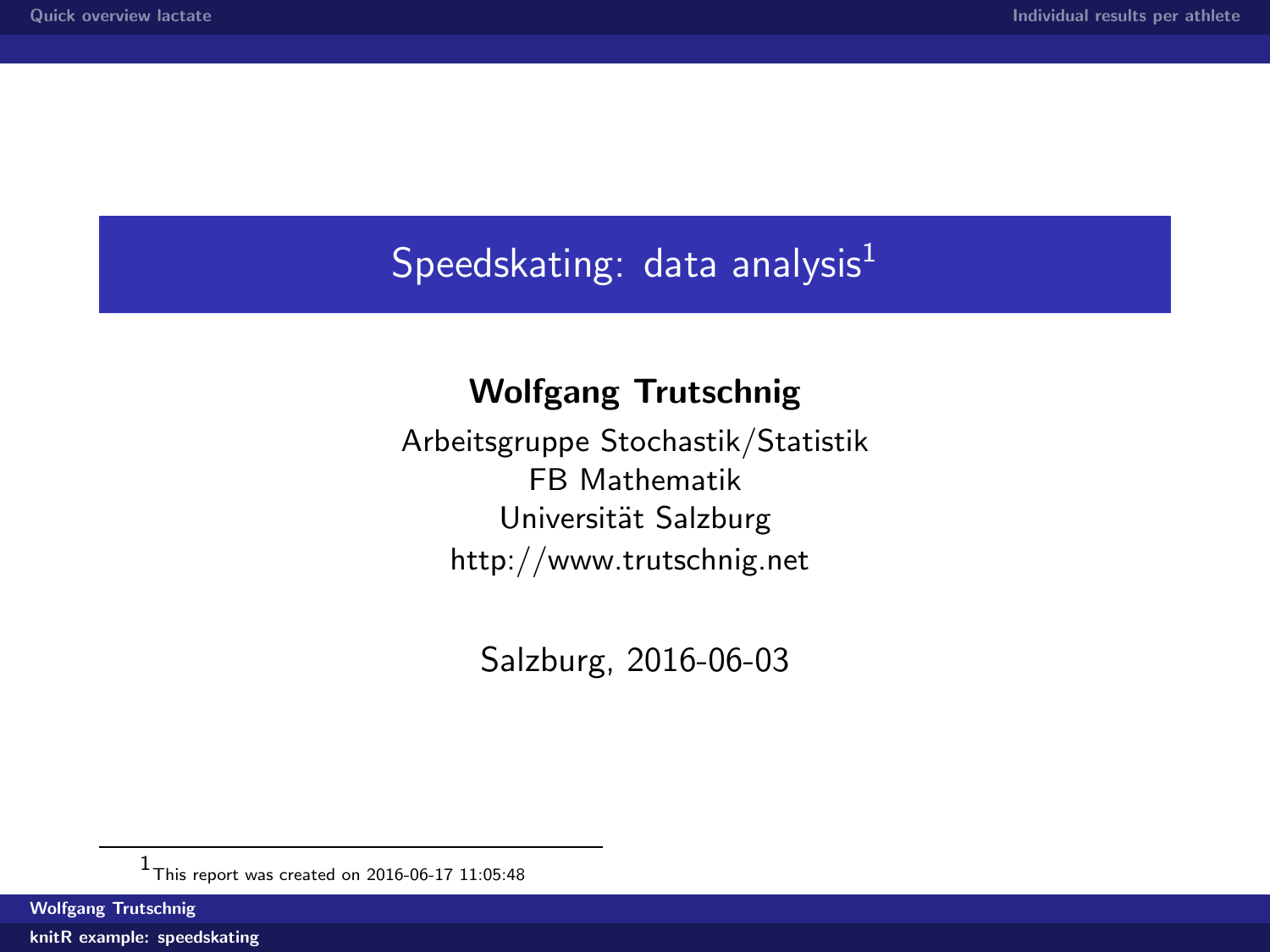<span id="page-1-0"></span>

| id      | gender | speed             | Lactat | ΗF     | VO <sub>2</sub> | v     |
|---------|--------|-------------------|--------|--------|-----------------|-------|
| BKVM14b | m      | X7.5              | 1.50   | 132.00 | 37.00           | 7.50  |
| BKVM14b | m      | X8.0              | 1.50   | 140.00 | 40.00           | 8.00  |
| BKVM14b | m      | X8.5              | 1.80   | 151.00 | 45.00           | 8.50  |
| BKVM14b | m      | X9.0              | 3.00   | 162.00 | 49.00           | 9.00  |
| BKVM14b | m      | X9.5              | 4.50   | 170.00 | 54.00           | 9.50  |
| BKVM14b | m      | X <sub>10.0</sub> | 7.70   | 182.00 | 59.00           | 10.00 |
| BKVM14b | m      | X <sub>10.5</sub> | 10.40  | 190.00 | 60.00           | 10.50 |
| BKVM14b | m      | X11.0             |        |        |                 | 11.00 |
| BKVM14b | m      | X11.5             |        |        |                 | 11.50 |
| BKVM14b | m      | X12.0             |        |        |                 | 12.00 |

Table: First six lines of the dataset

<span id="page-1-1"></span>The dataset (see Table [1\)](#page-1-1) contains lactate, heartrate and VO2 measurements of 23 speedskating athletes at different speeds (meters per second). The subsequent figures depict speed v versus lactate (+regressions) and merely serve as a quick overview.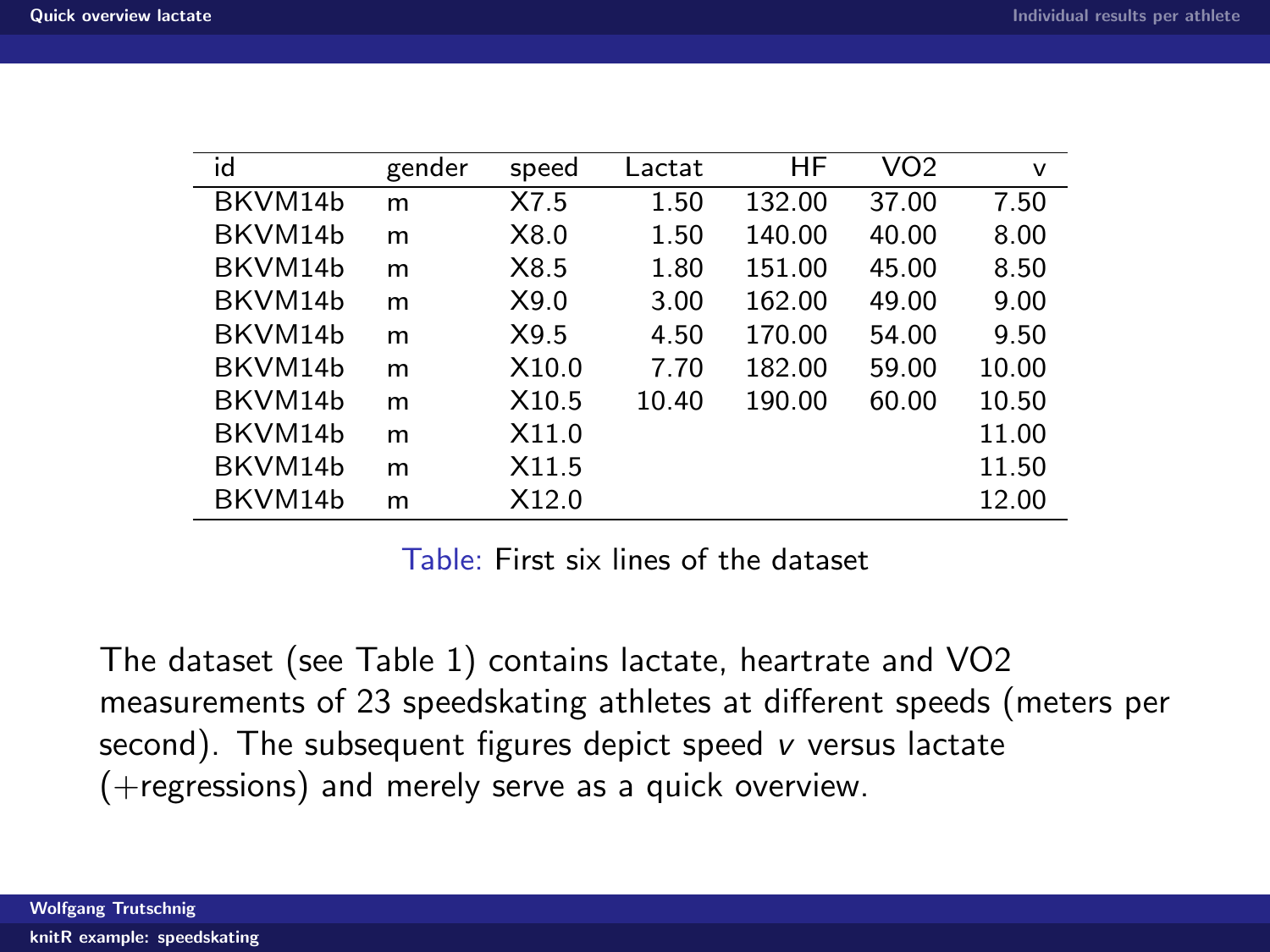

Wolfgang Trutschnig

[knitR example: speedskating](#page-0-0)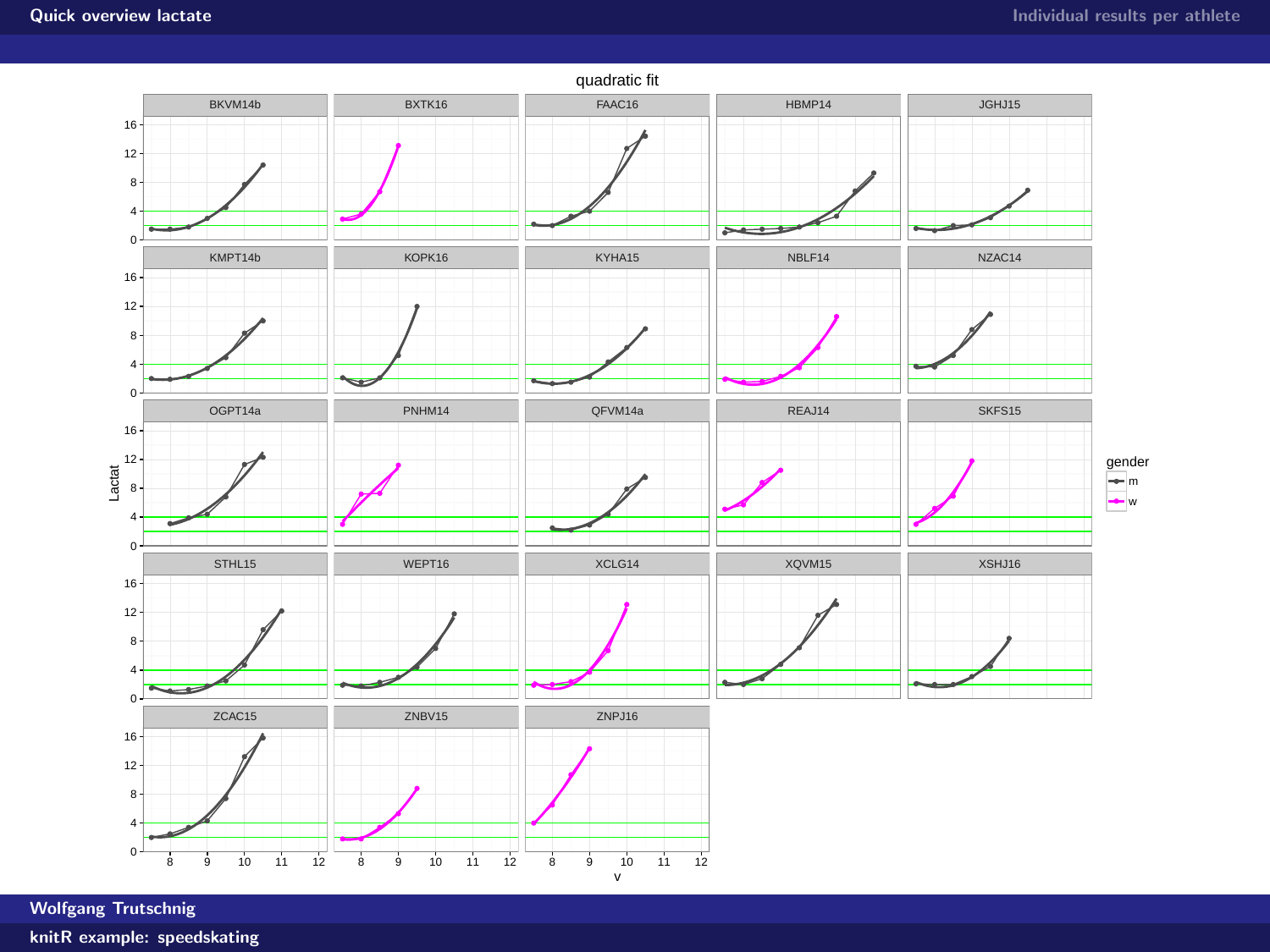

Wolfgang Trutschnig

[knitR example: speedskating](#page-0-0)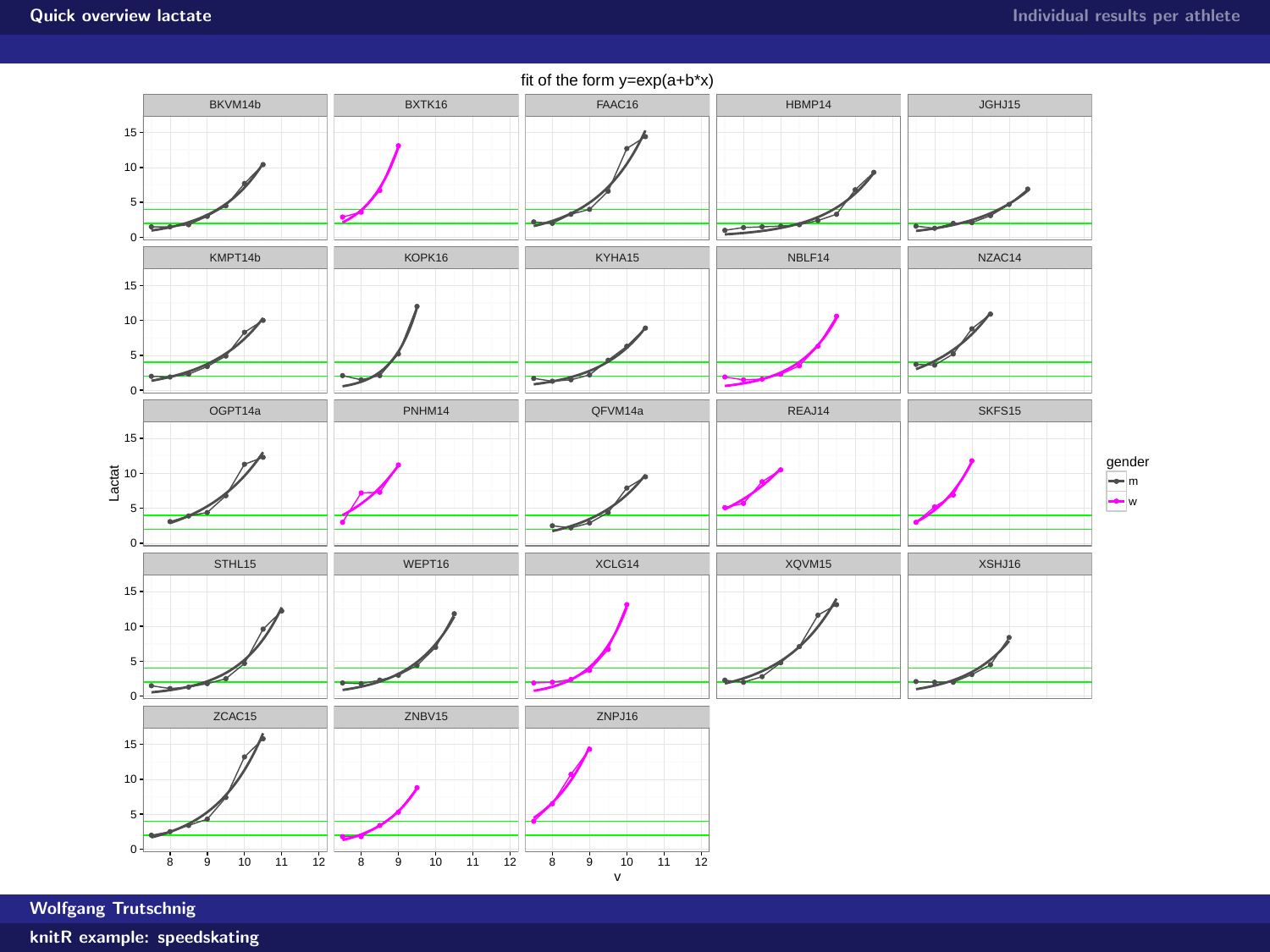<span id="page-4-0"></span>

Athlete BKVM14b: speed at mol2: 8.41 speed at mol4: 9.28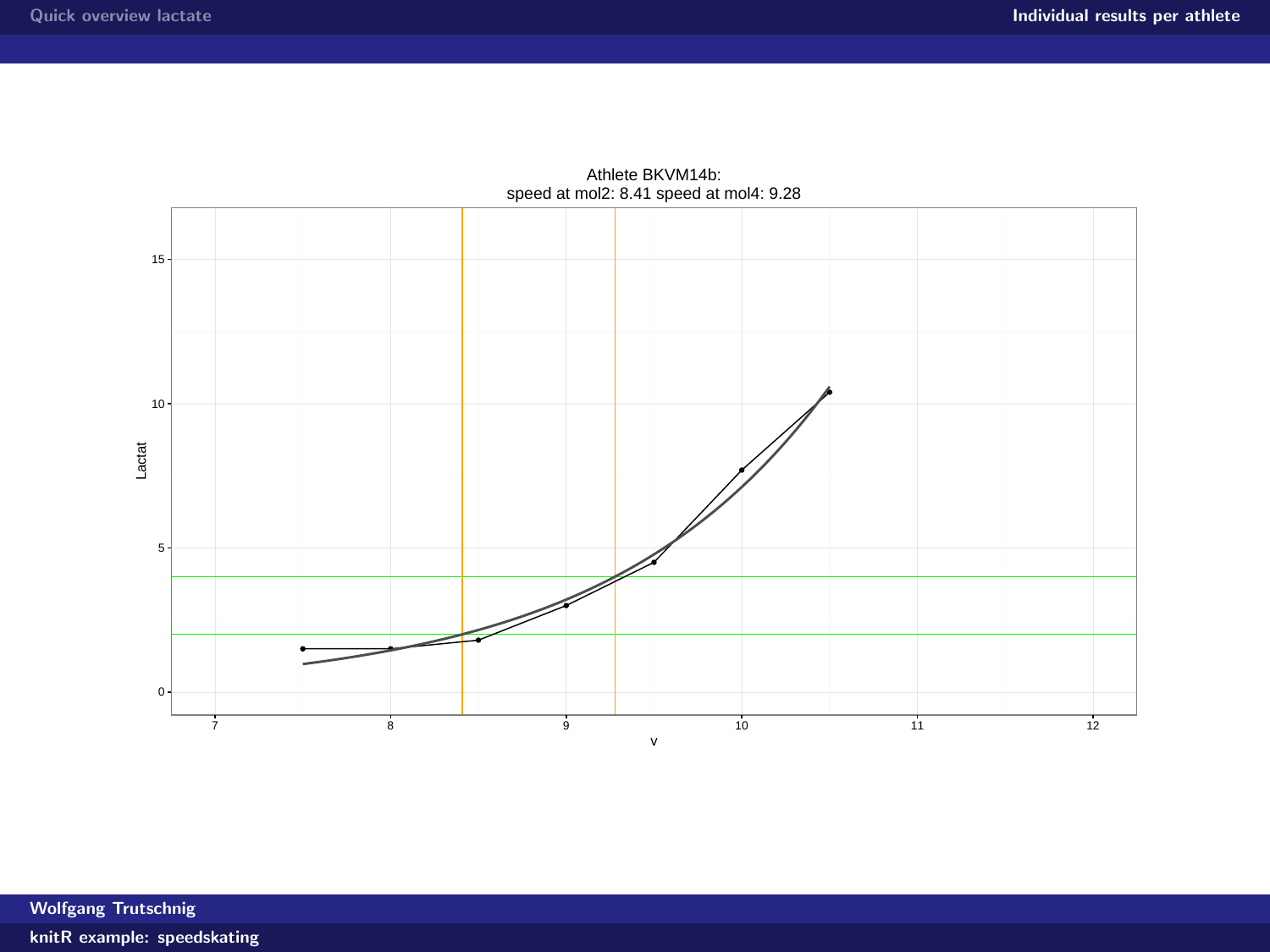

Athlete BXTK16: speed at mol2: 7.45 speed at mol4: 8.02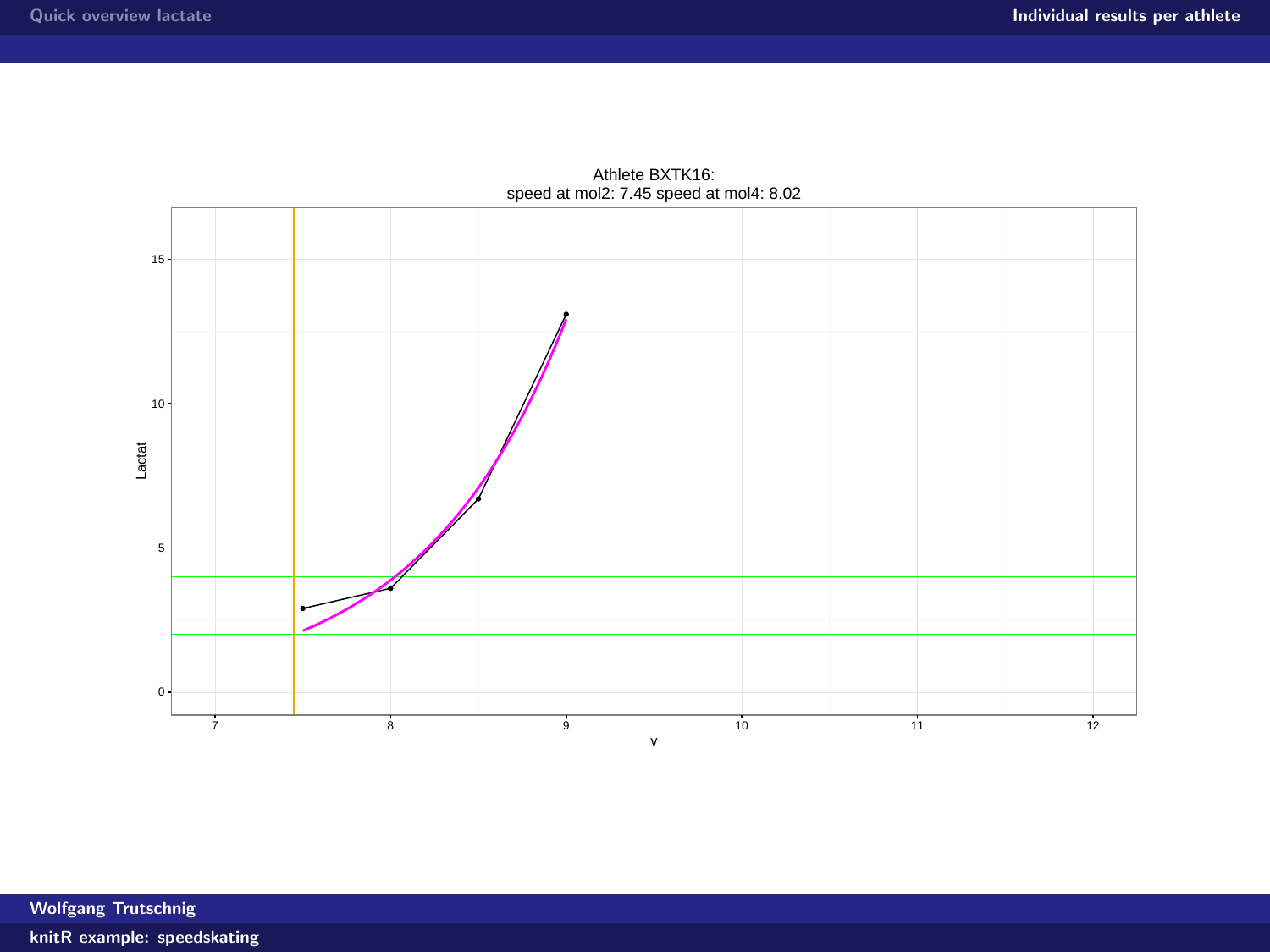

Athlete FAAC16: speed at mol2: 7.79 speed at mol4: 8.71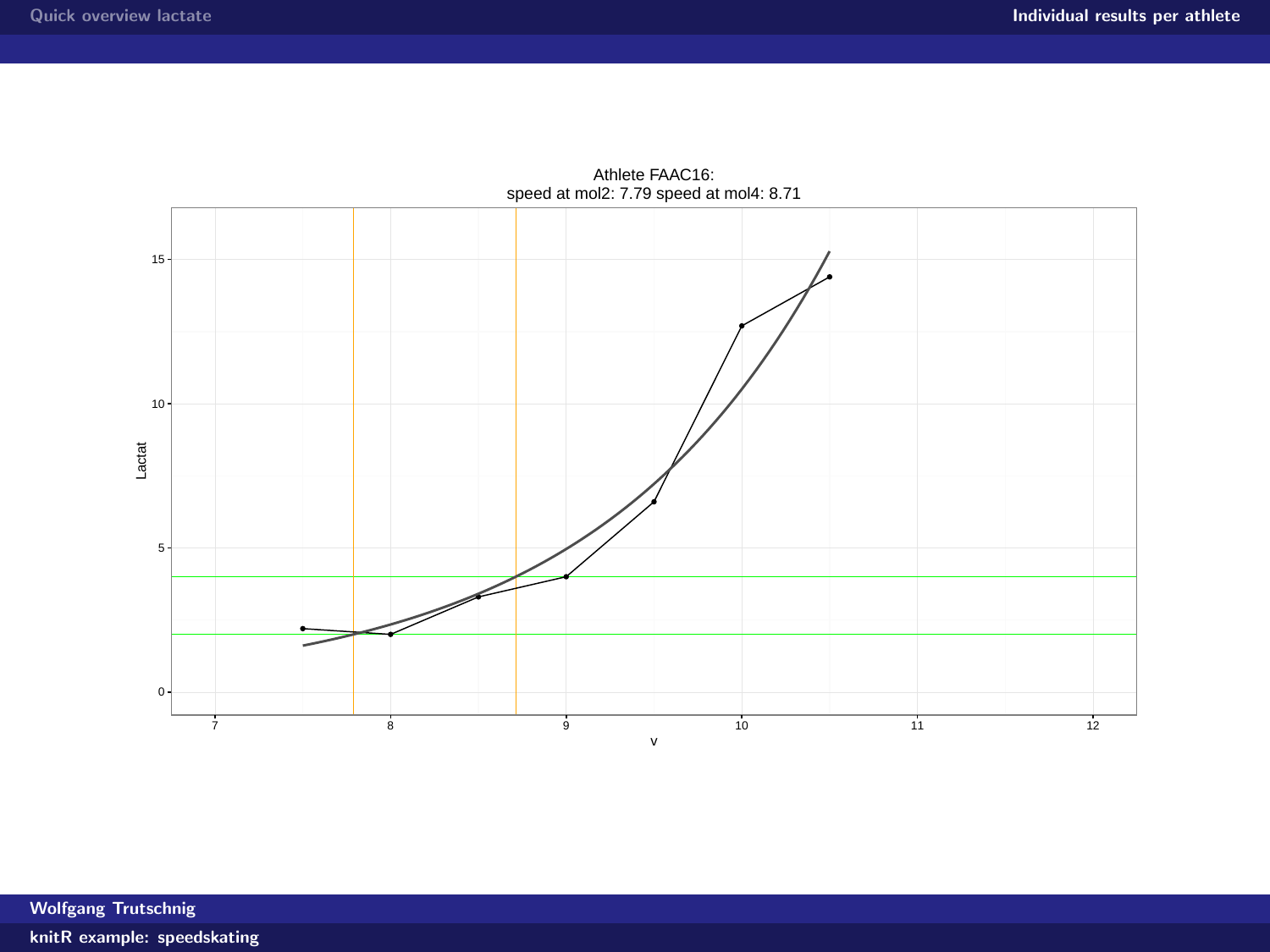

Athlete HBMP14: speed at mol2: 9.52 speed at mol4: 10.42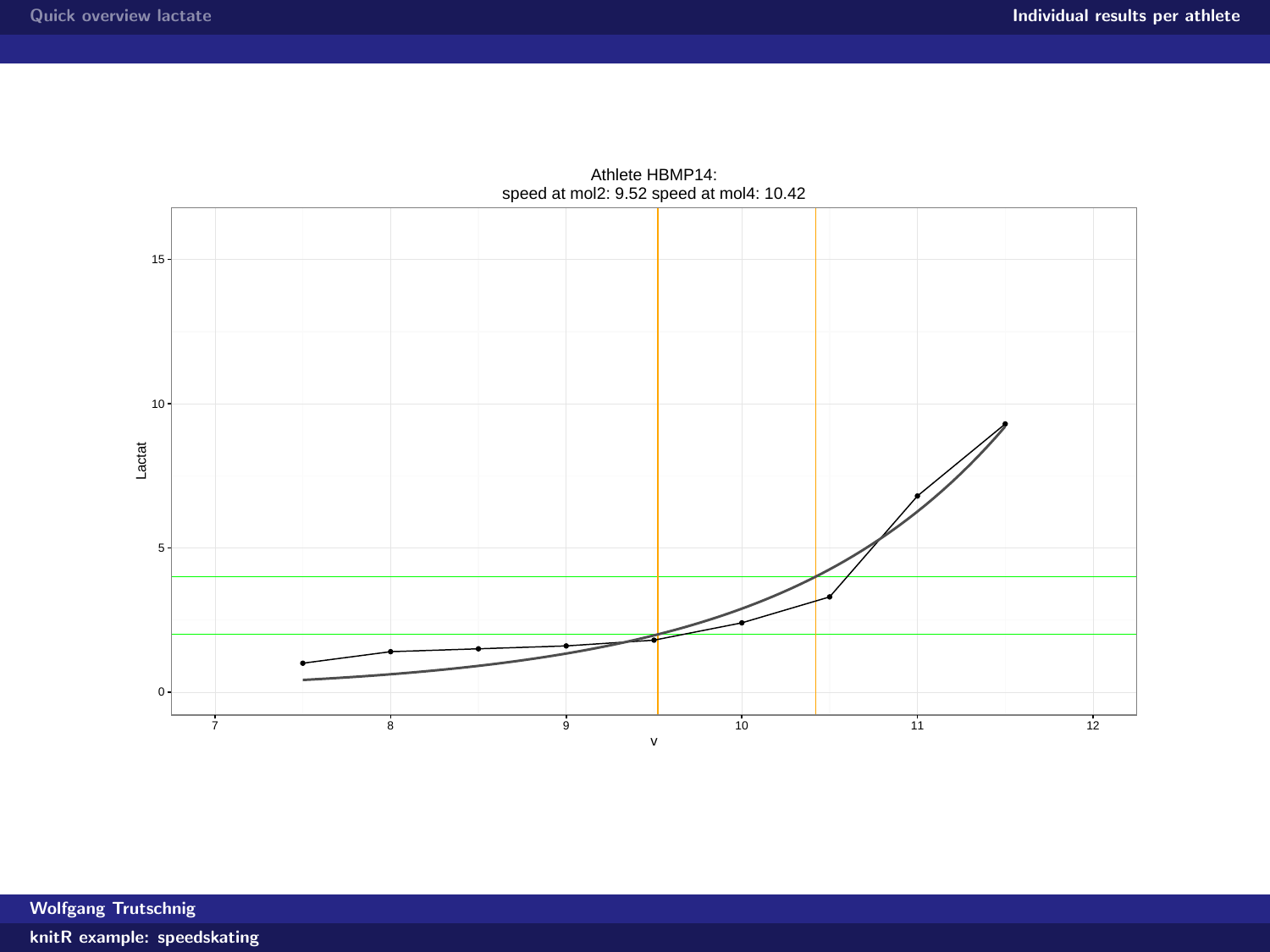

Athlete JGHJ15: speed at mol2: 8.68 speed at mol4: 9.73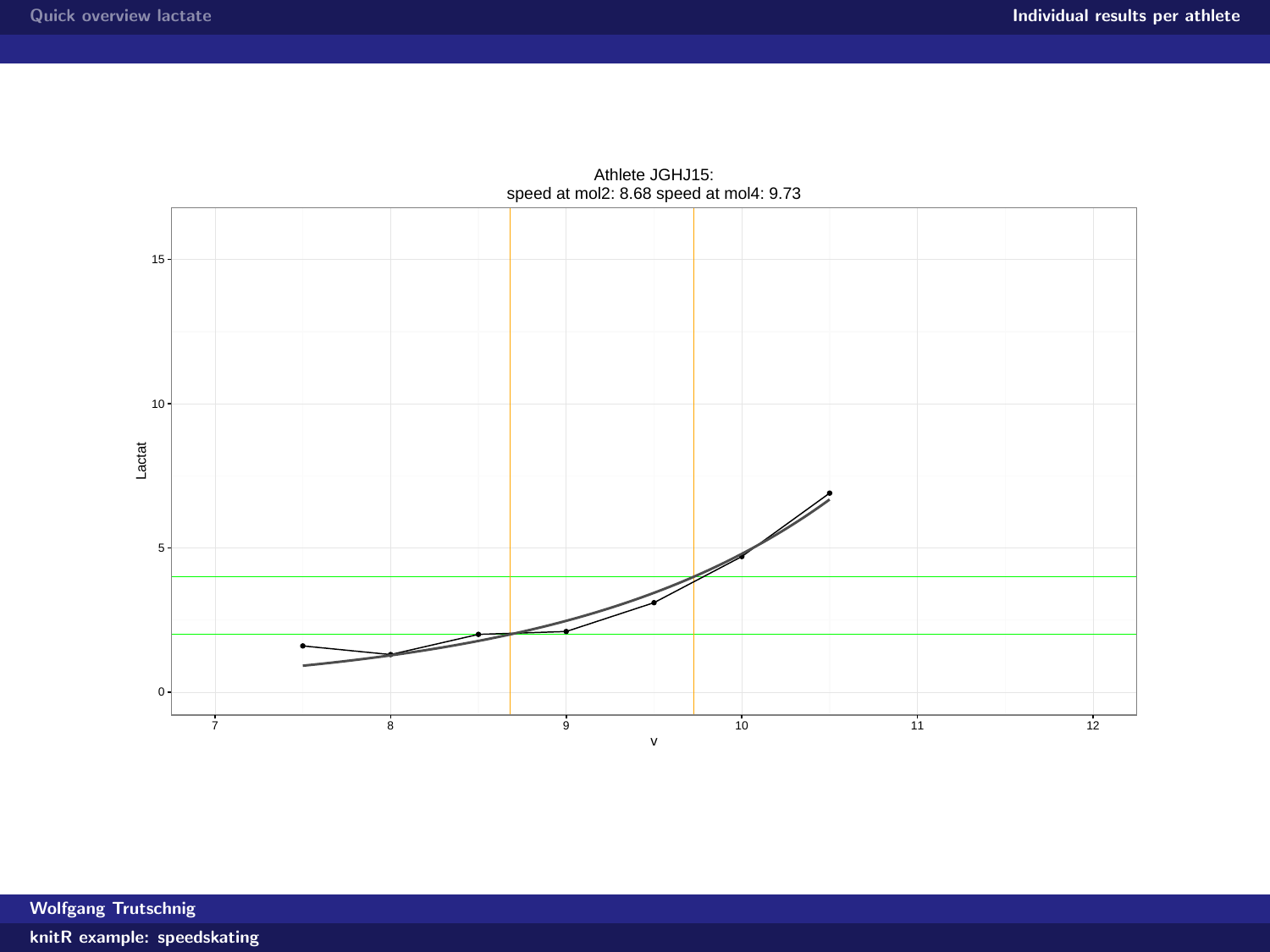

Athlete KMPT14b: speed at mol2: 8.07 speed at mol4: 9.09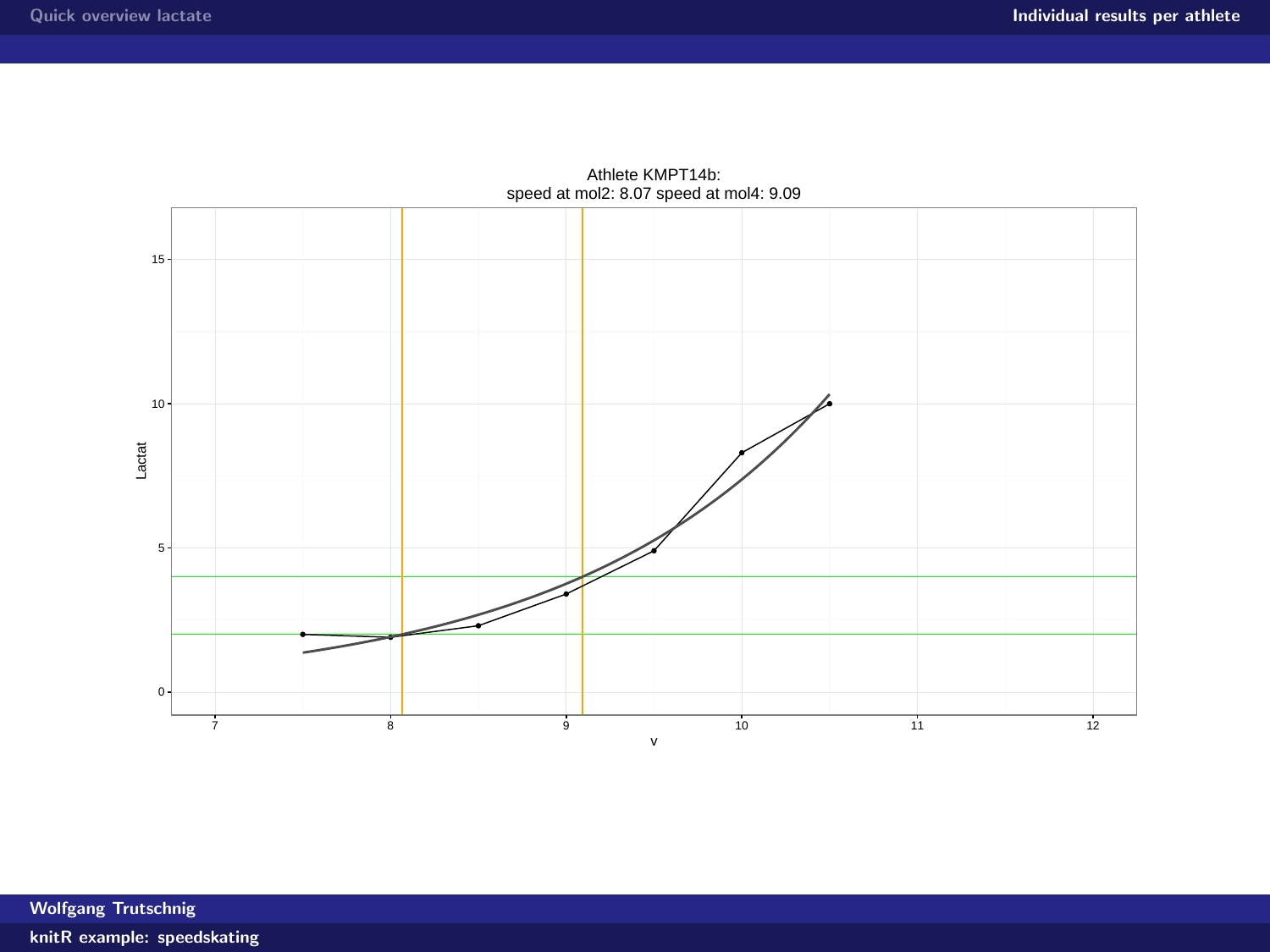

Athlete KOPK16: speed at mol2: 8.33 speed at mol4: 8.78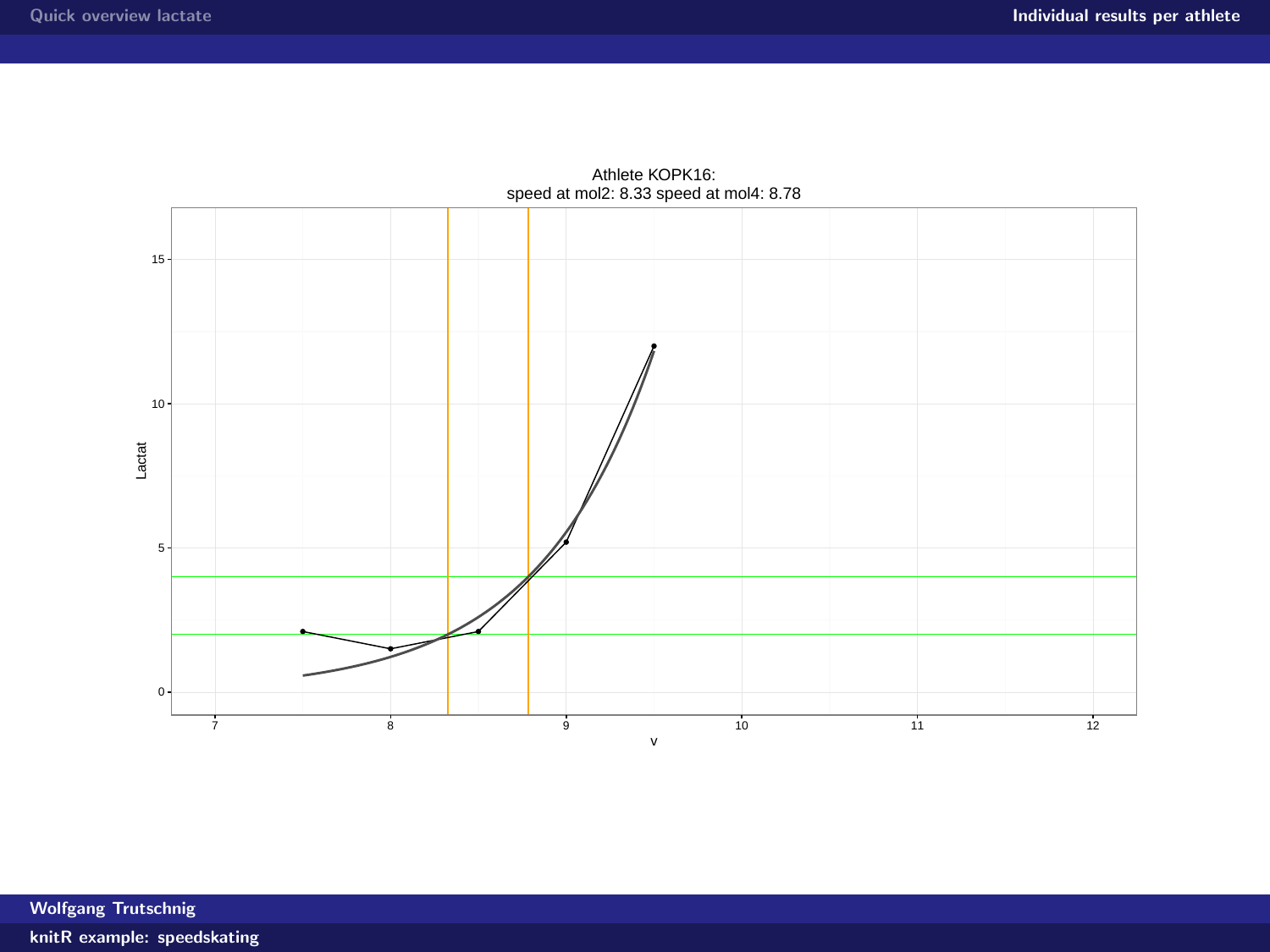

Athlete KYHA15: speed at mol2: 8.58 speed at mol4: 9.47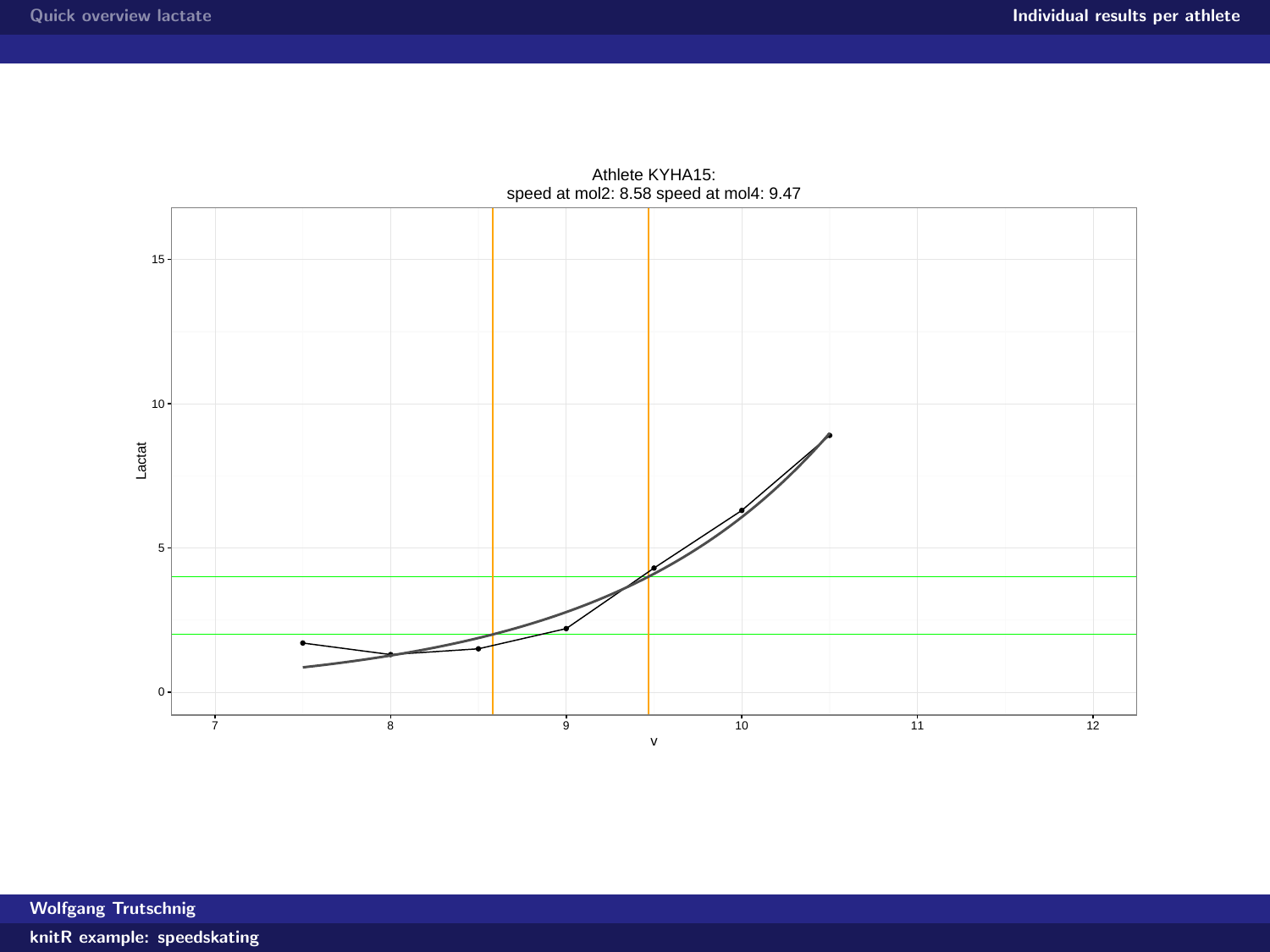

Athlete NBLF14: speed at mol2: 8.75 speed at mol4: 9.49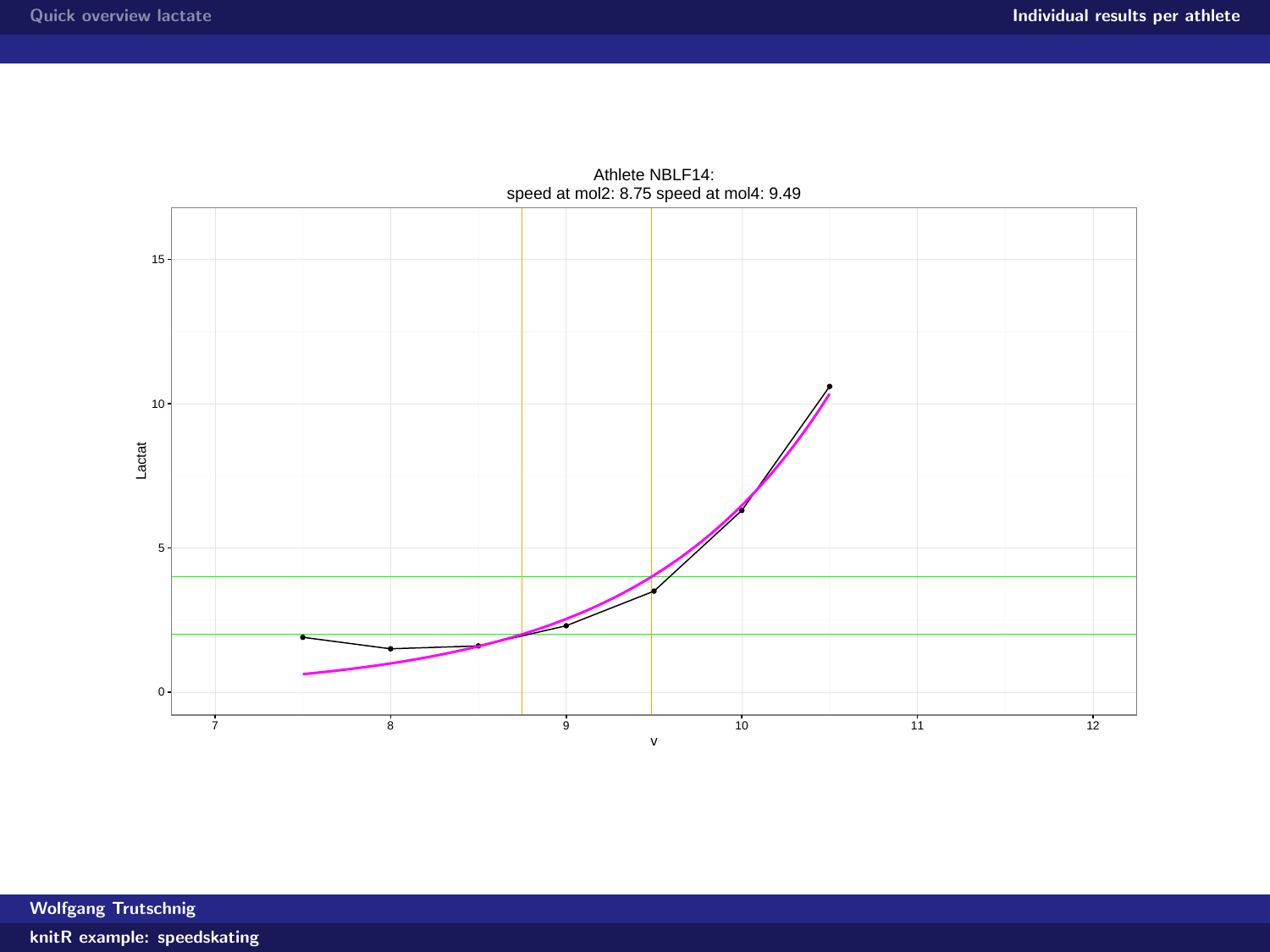

Athlete NZAC14: speed at mol2: 6.86 speed at mol4: 7.93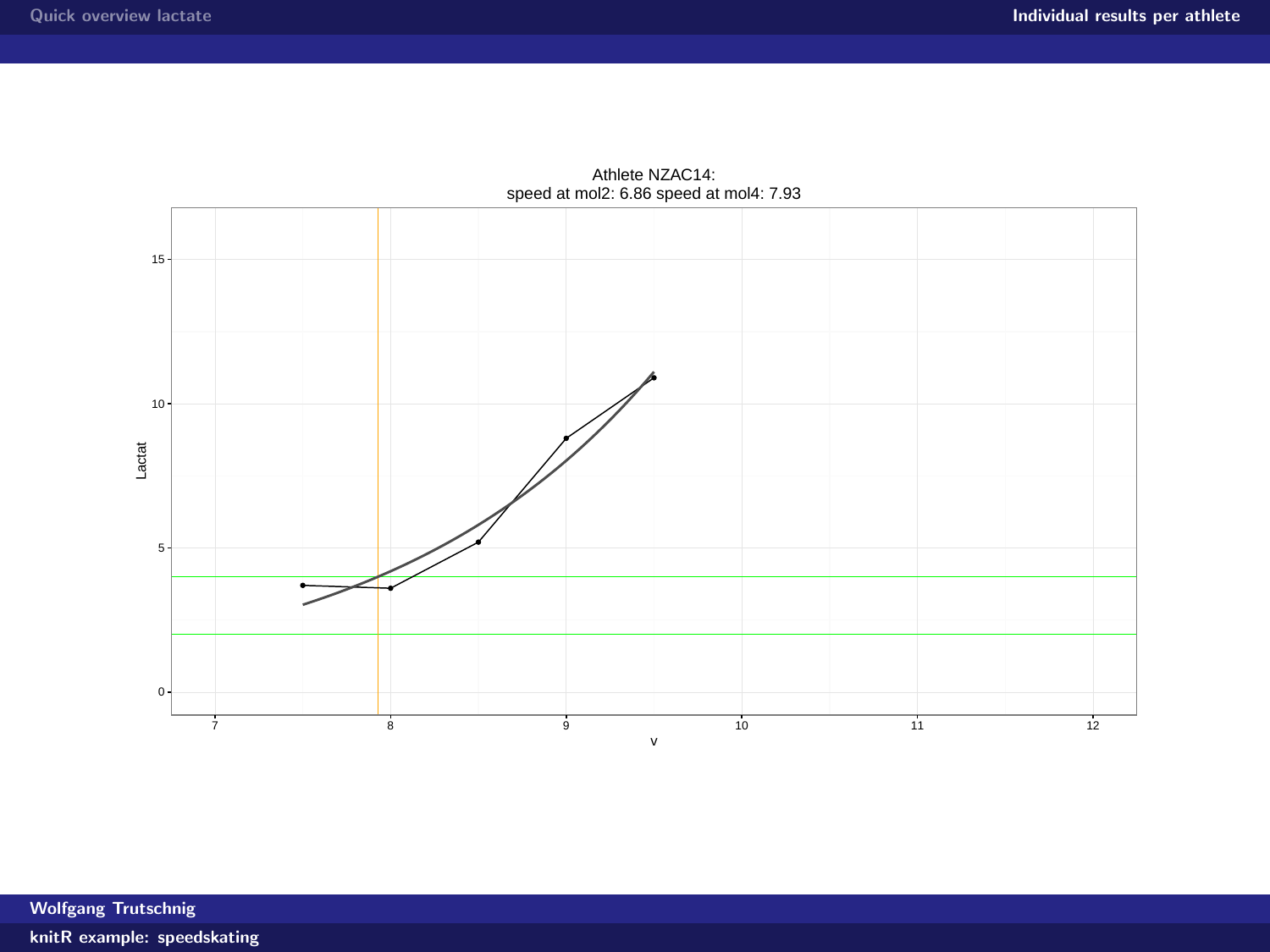

Athlete OGPT14a: speed at mol2: 7.39 speed at mol4: 8.54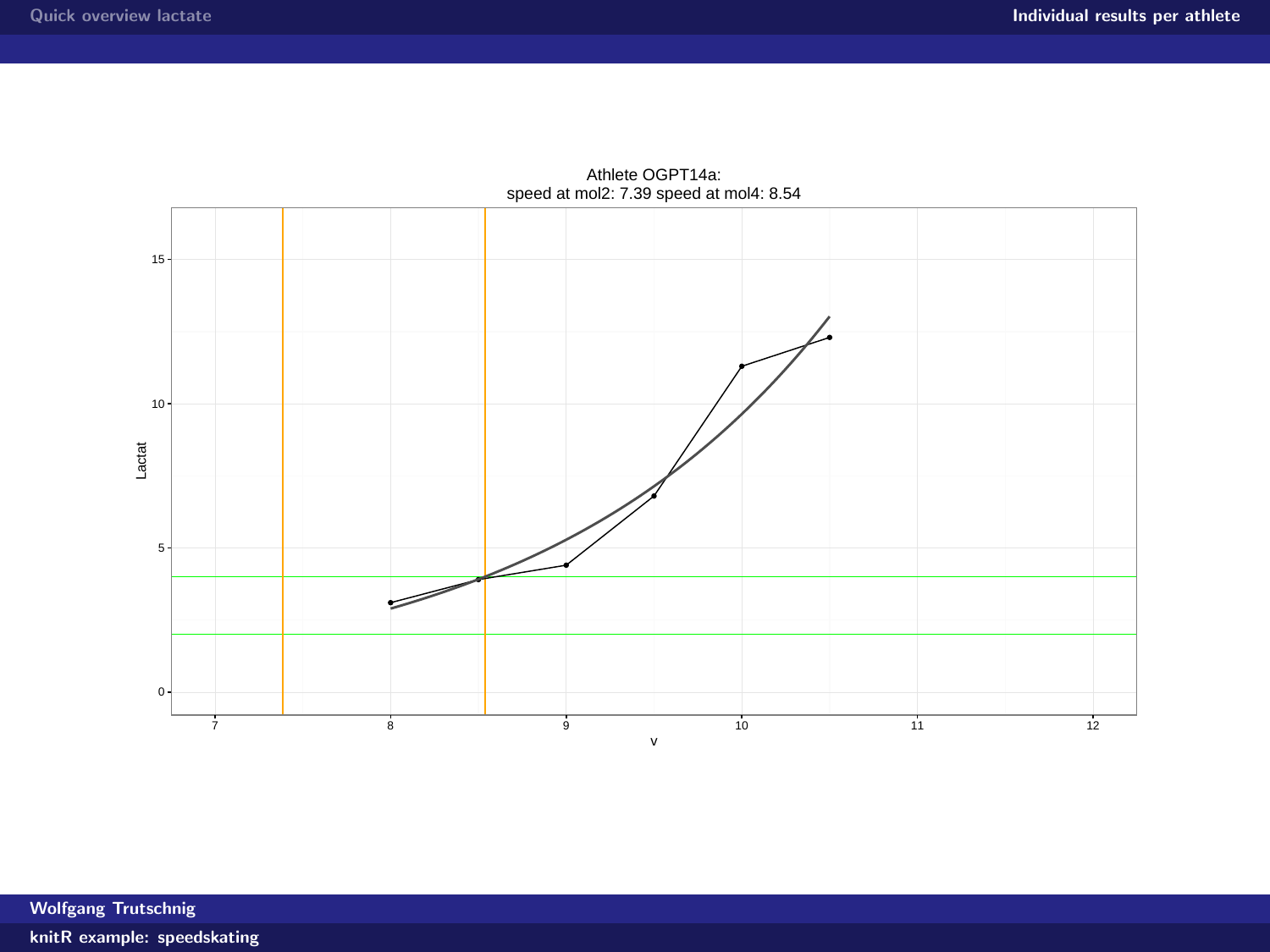

Athlete PNHM14: speed at mol2: 6.47 speed at mol4: 7.49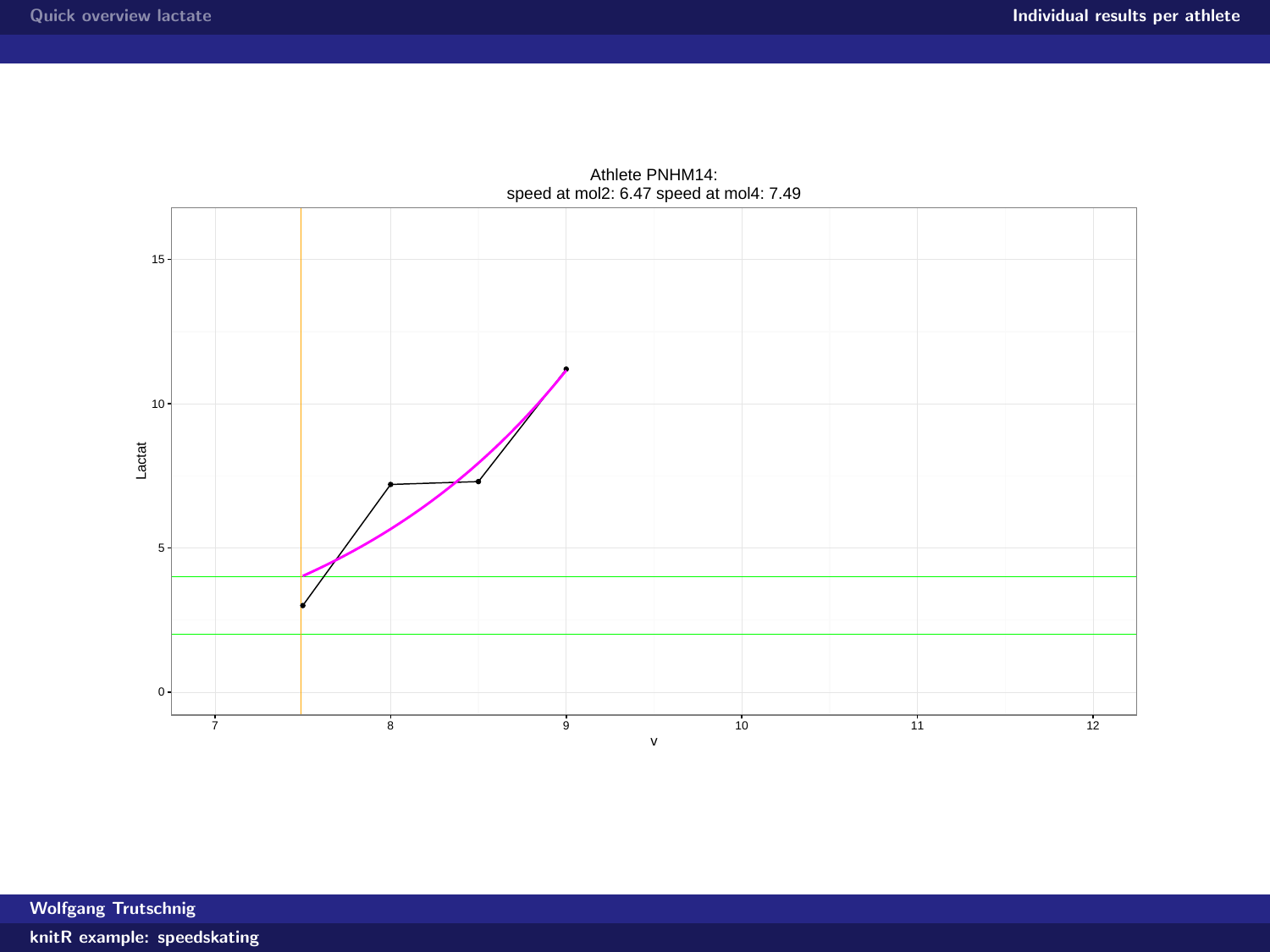

Athlete QFVM14a: speed at mol2: 8.21 speed at mol4: 9.21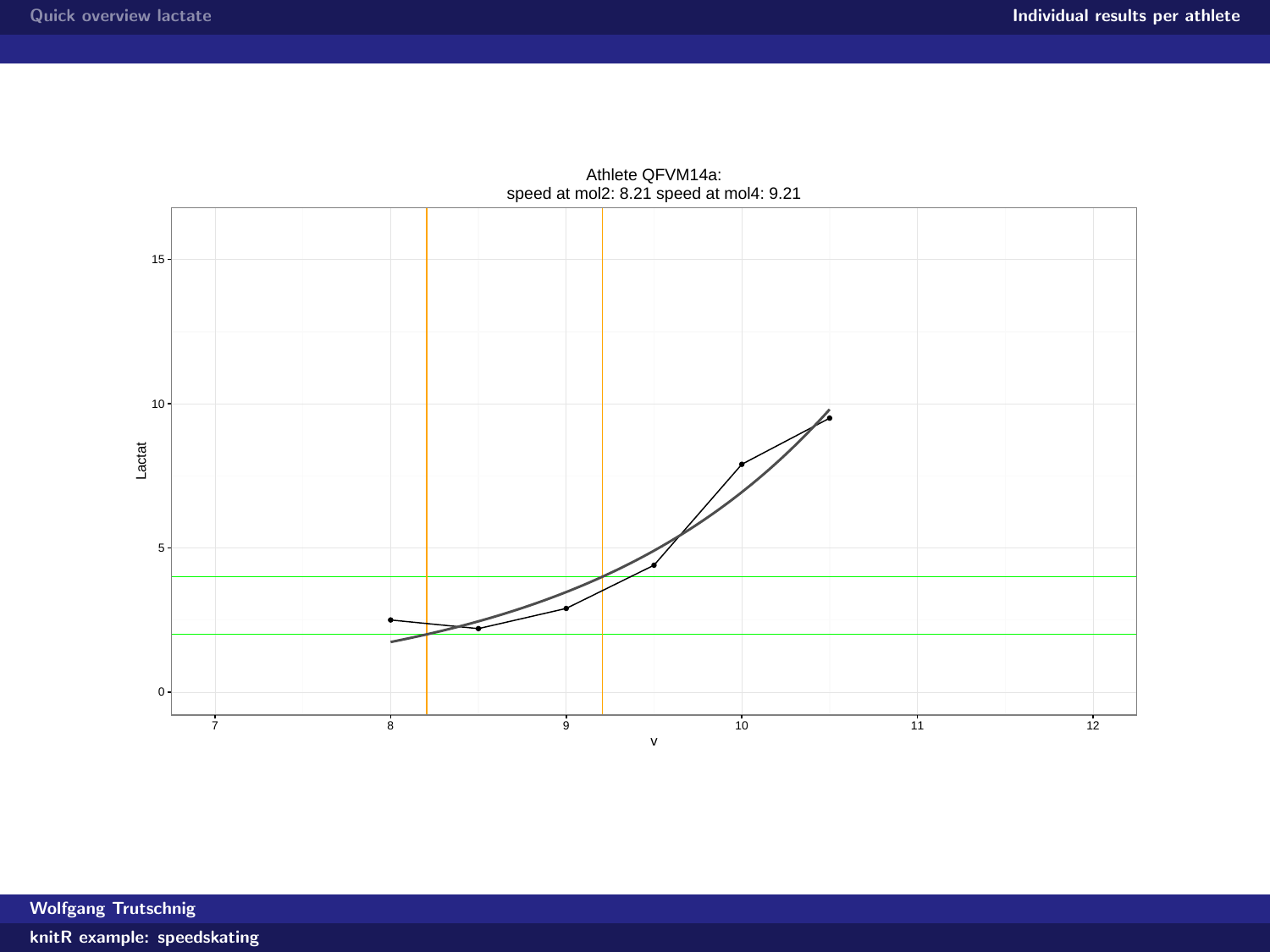

Athlete REAJ14: speed at mol2: 5.79 speed at mol4: 7.12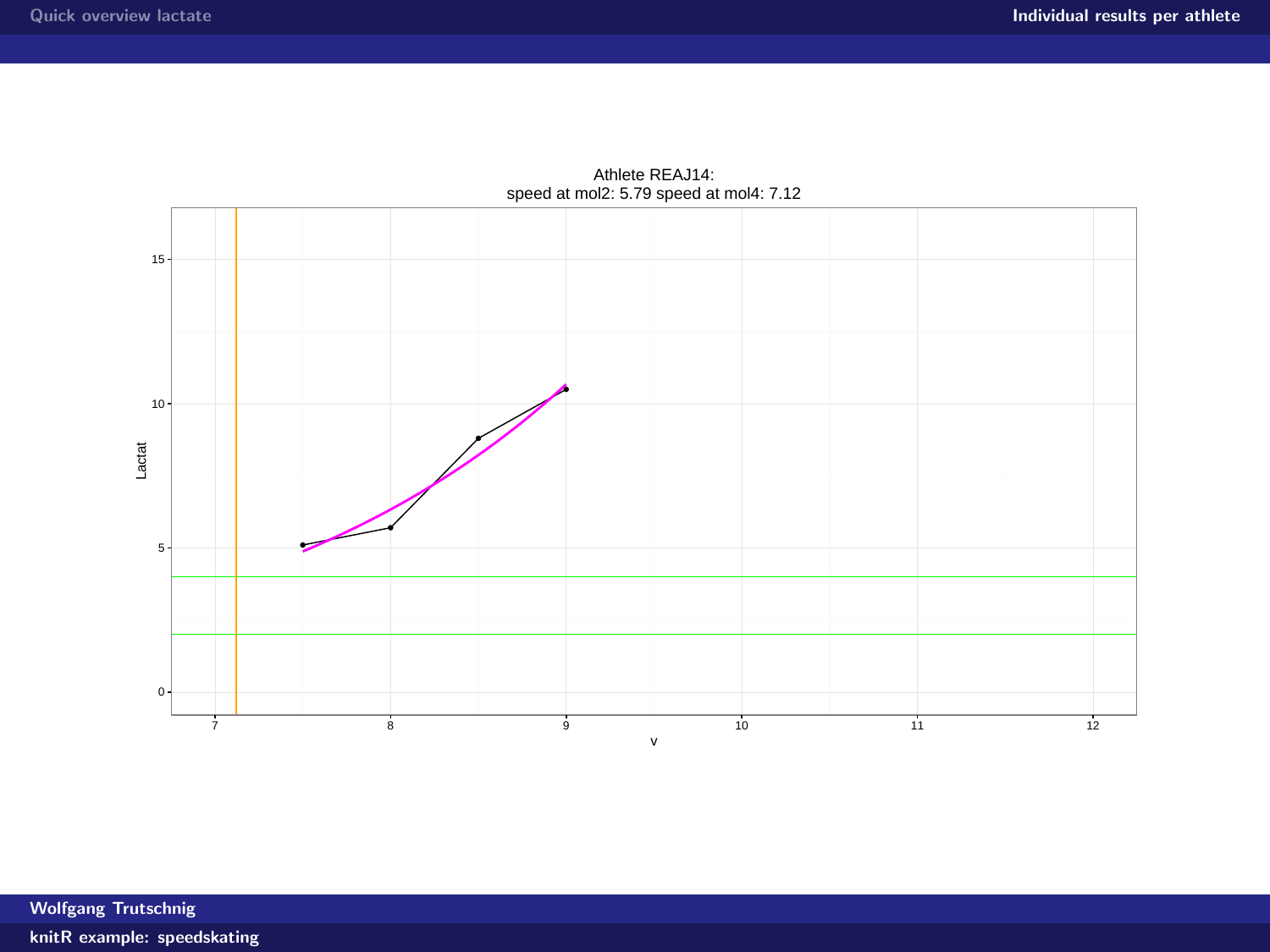

Athlete SKFS15: speed at mol2: 7.03 speed at mol4: 7.81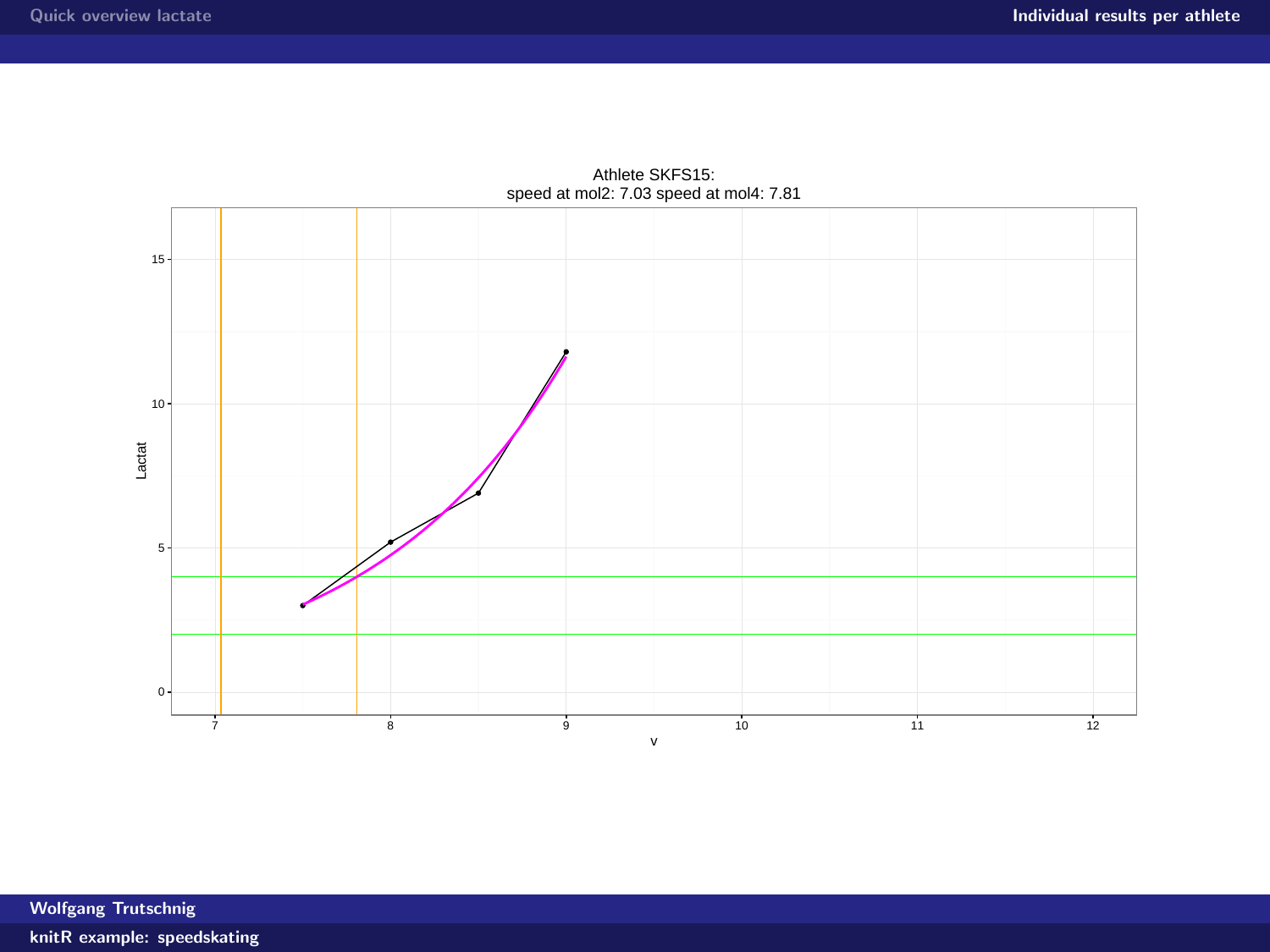

Athlete STHL15: speed at mol2: 8.93 speed at mol4: 9.71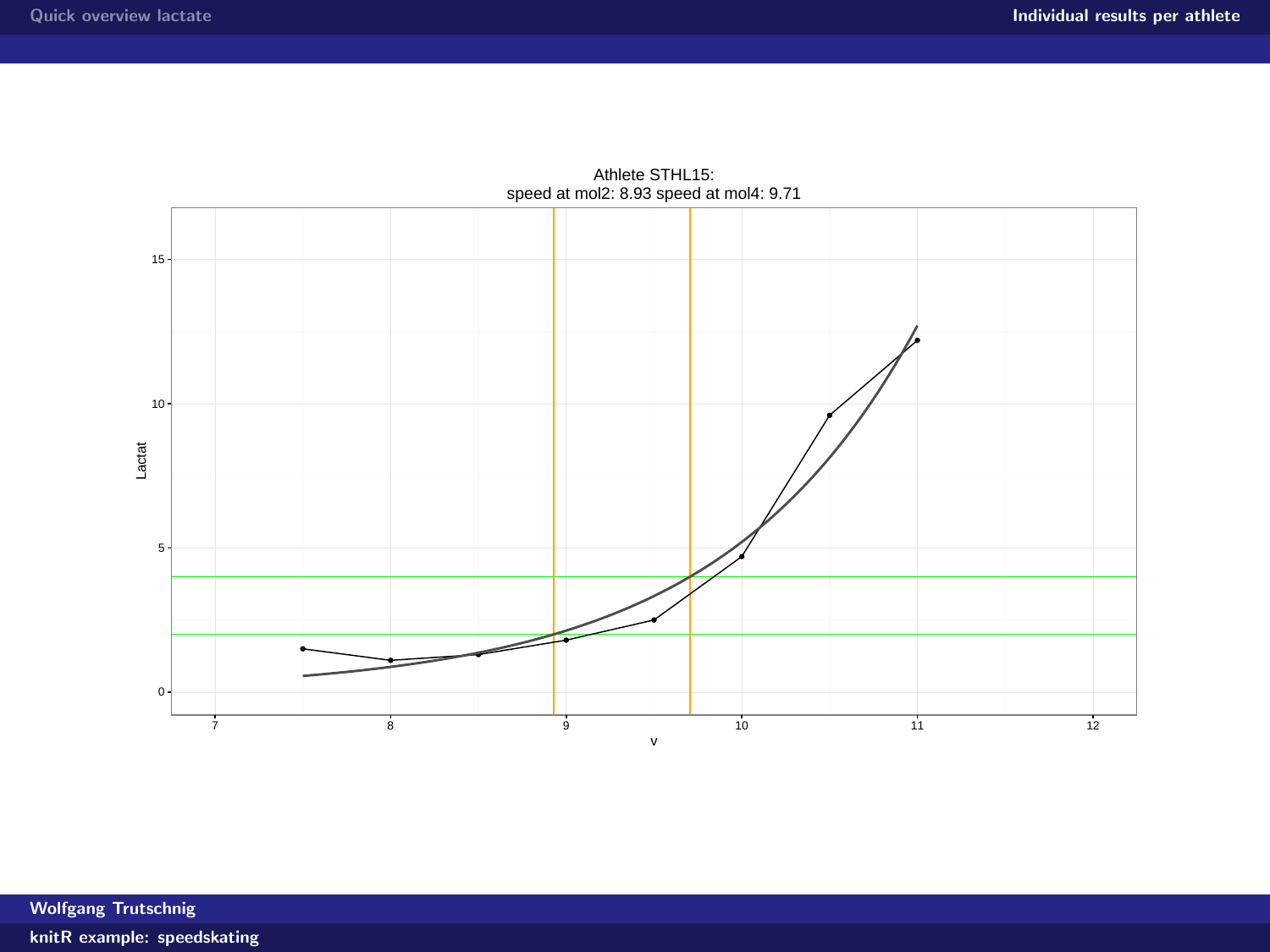

Athlete WEPT16: speed at mol2: 8.45 speed at mol4: 9.26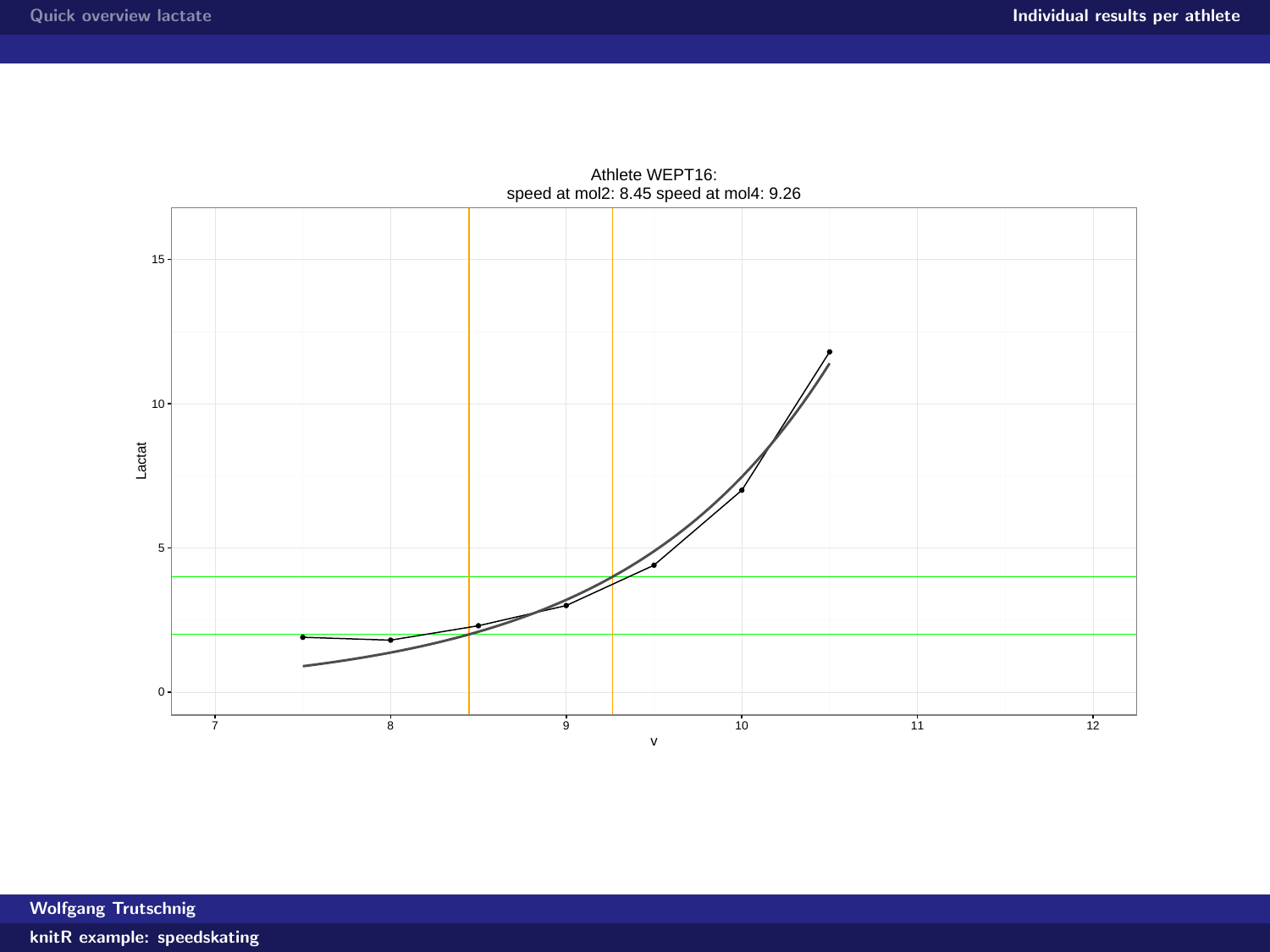

Athlete XCLG14: speed at mol2: 8.35 speed at mol4: 8.97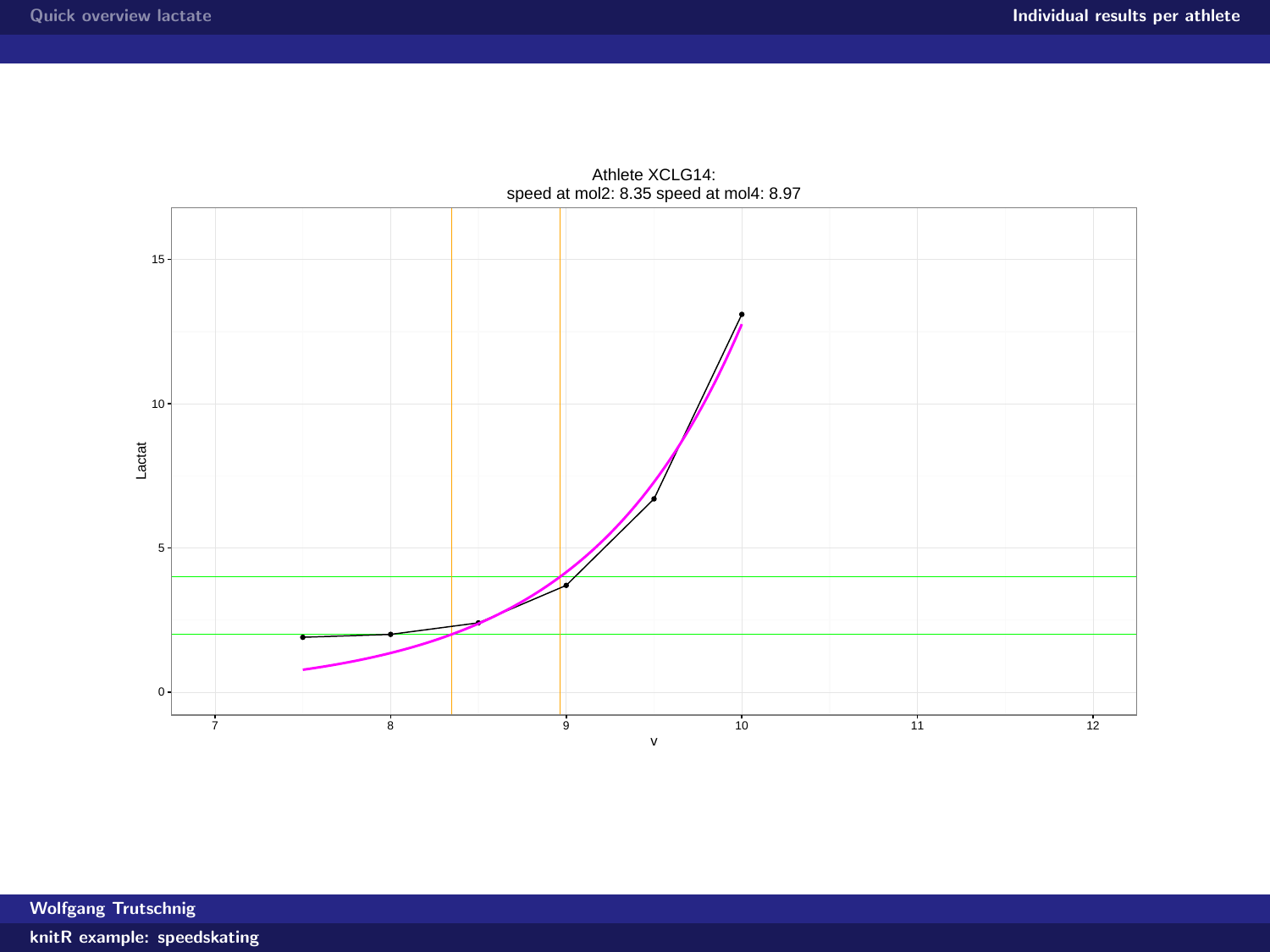

Athlete XQVM15: speed at mol2: 7.64 speed at mol4: 8.66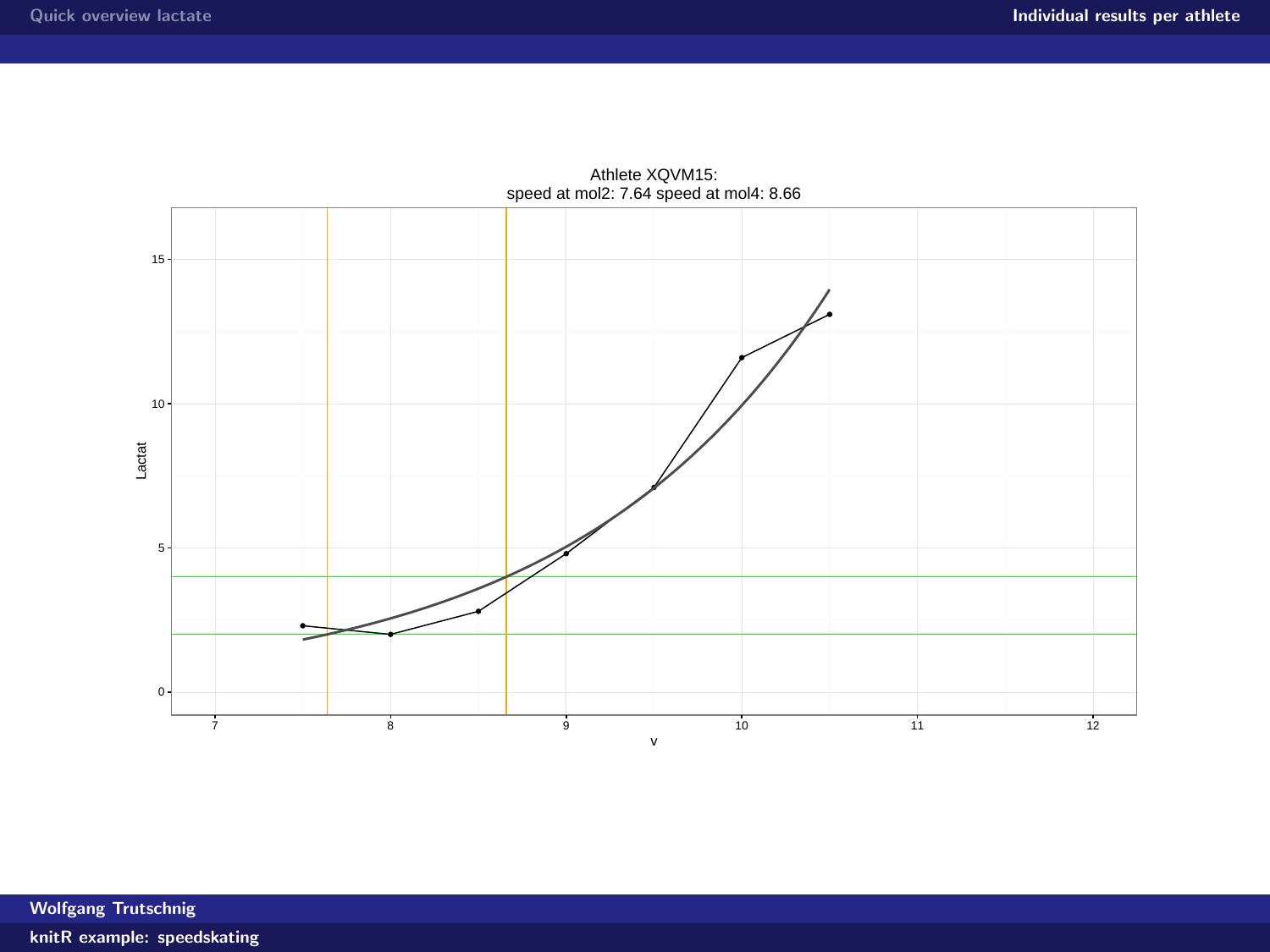

Athlete XSHJ16: speed at mol2: 8.33 speed at mol4: 9.17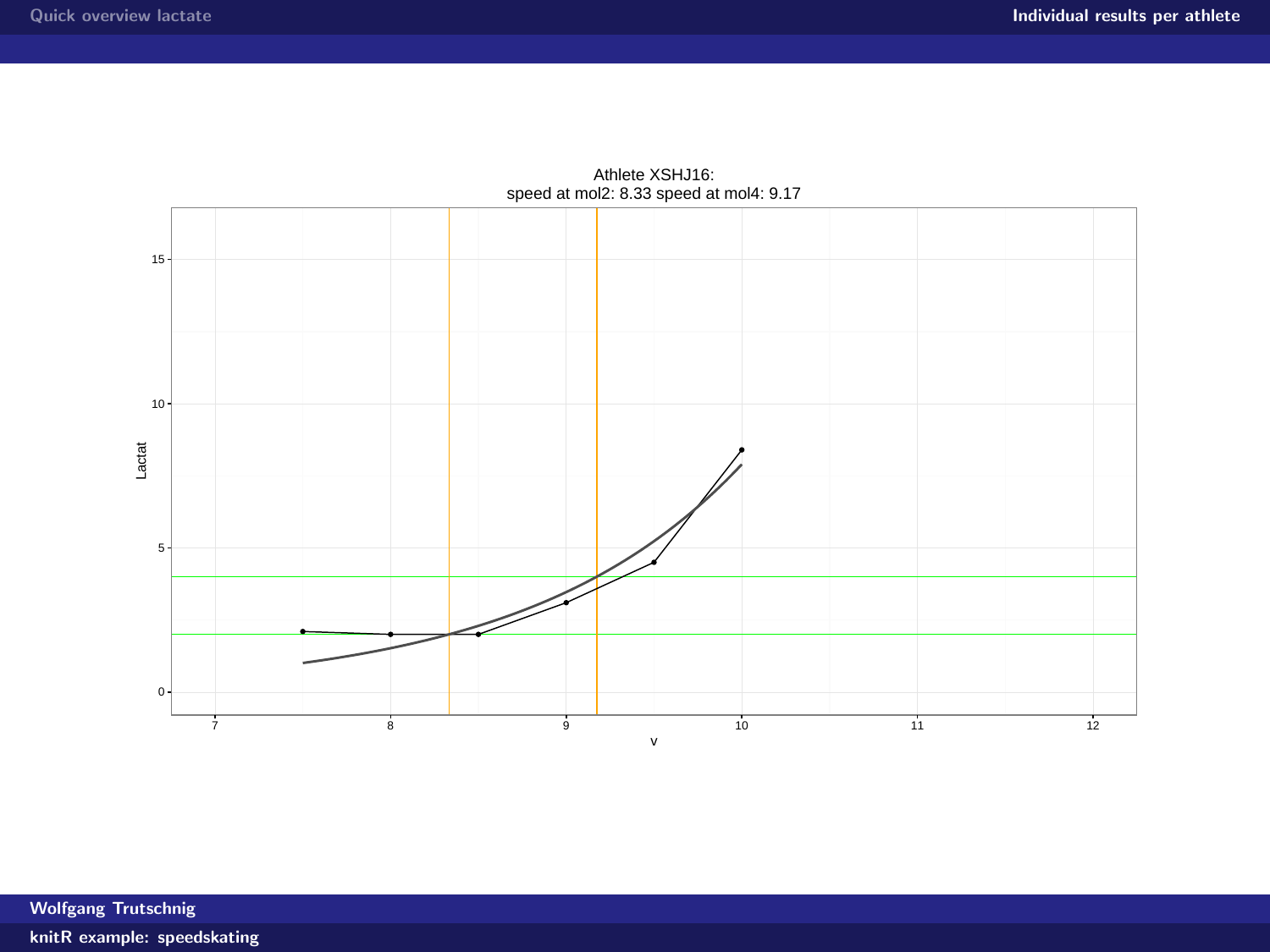

Athlete ZCAC15: speed at mol2: 7.72 speed at mol4: 8.63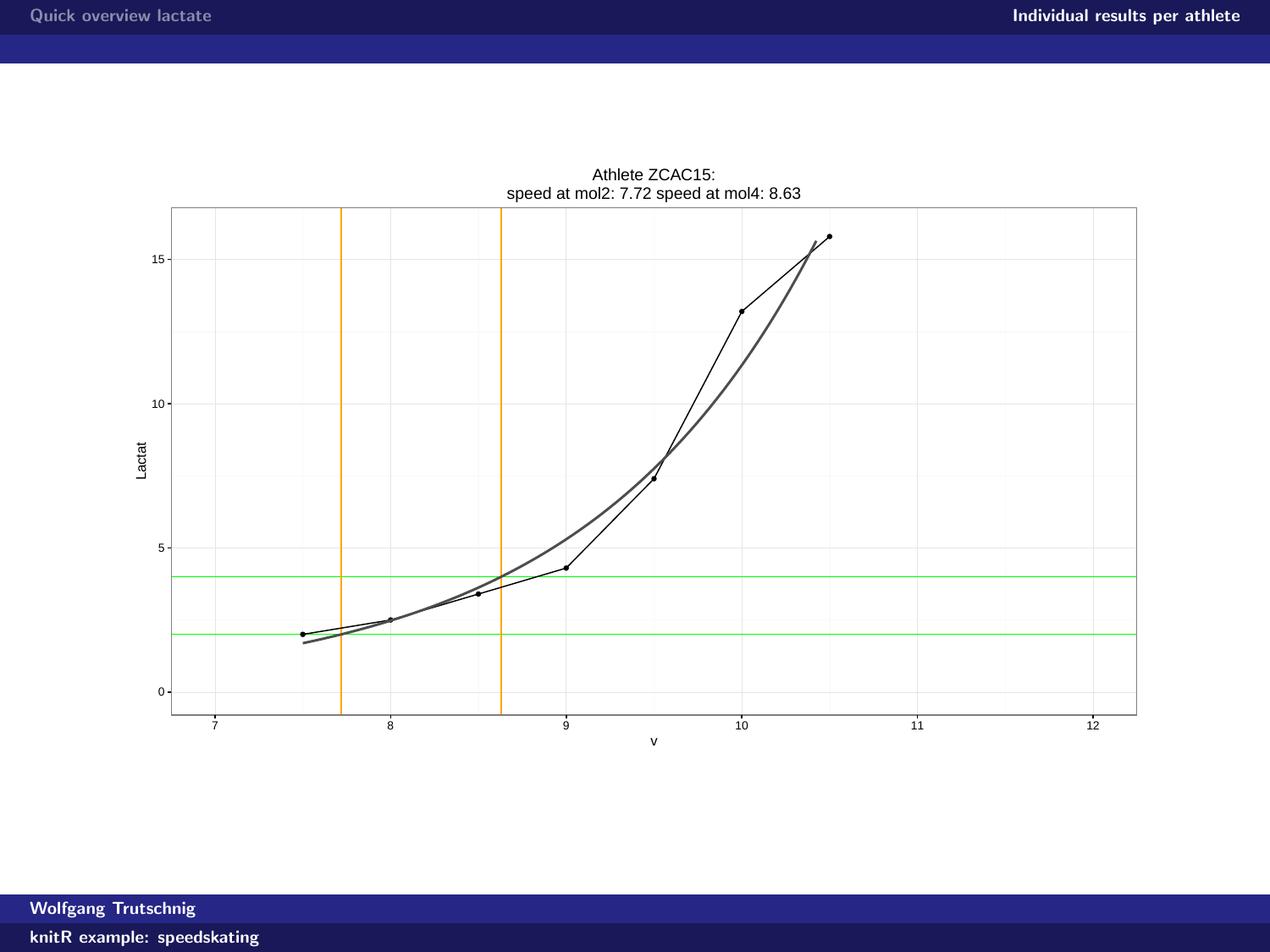

Athlete ZNBV15: speed at mol2: 7.94 speed at mol4: 8.68